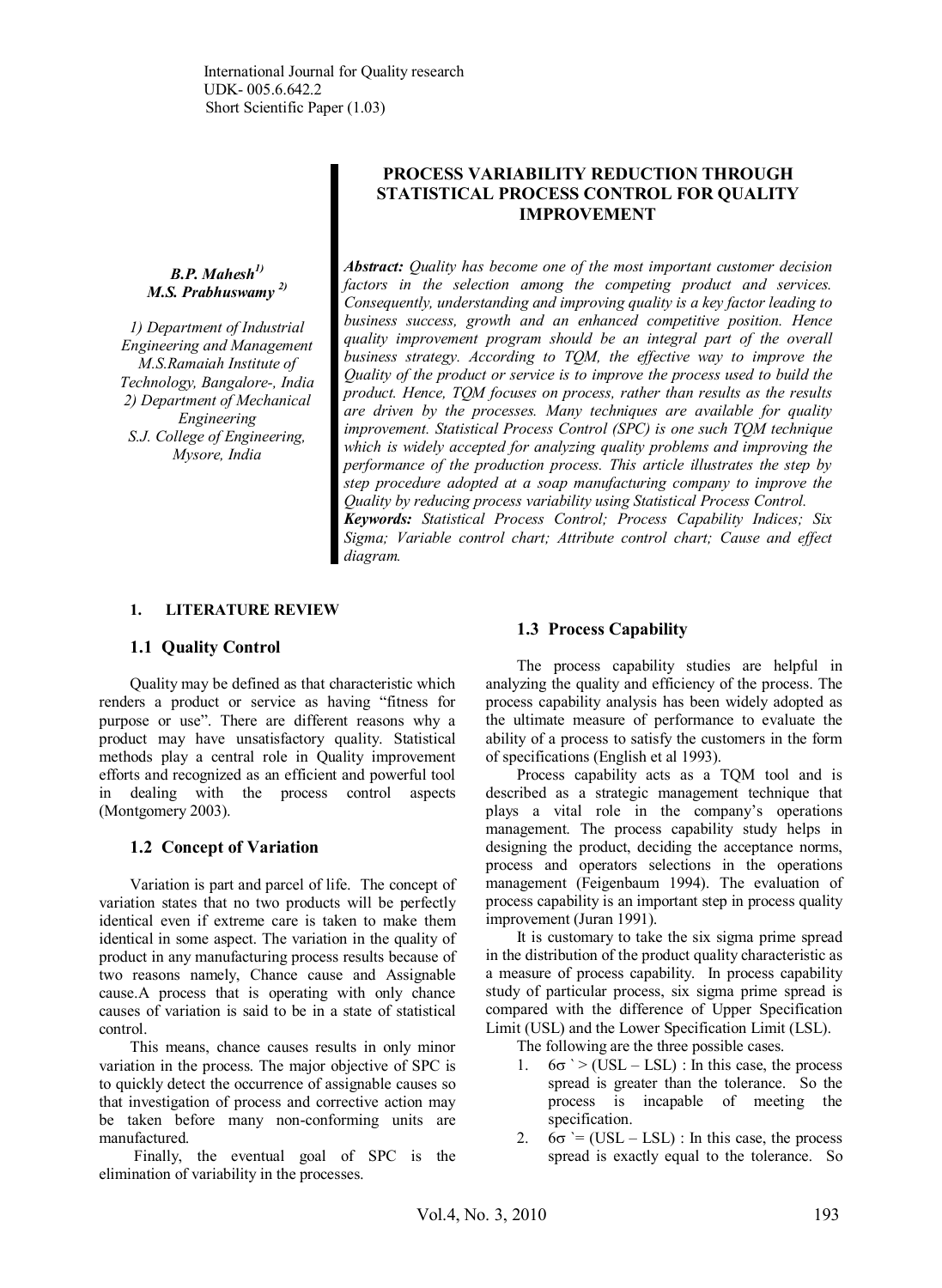

the process is exactly capable of meeting the specifications.

3.  $6\sigma$  ` < (USL – LSL) : In this case, the process spread is less than the tolerance. So the process is capable of meeting the specifications.

# **1.4 Process Capability Indices**

 It is frequently convenient way to have a simple, quantitative way to express process capability. One way to do so is through process capability indices. Process capability indices (PCI) are powerful means of studying the process ability for manufacturing a product that meets specifications (Chen et al 2001).

PCI is defined as the ratio of tolerances to the process spread.

i.e.  $PCI = (USL - LSL) / 6\sigma$ 

If the PCI is greater than or equal to one, then the process is capable of meeting the specification limits. If the PCI is less than one, then the process is incapable of meeting the specification limits.

A Multistage process capability analysis algorithm is developed to prioritize process improvement process (Richard Linn, et al 2002-03). The application of this algorithm is demonstrated with 2 stage and 4 stage examples for its expandability.

There exists no standard calculation for process capability in the case of non-normal data (Edwin R. Van den Heuvel and Roxana Ion 2003). The authors have evaluated two adaptive capability indices and have used log-normal and Weibull distribution functions to illustrate the adaptiveness of their capability indices in relation to standard capability indices.

The most common and earliest forms of process capability indices assume that the process under examination is normally distributed and violation of this assumption often leads to inappropriate results (Mc Cormack et al 2000). The authors have performed Monte Carlo simulation to investigate the characteristics of process capability indices when samples were drawn from distributions with varying degrees of nonnormality. The process capability studies should be carried out at the vendors end in order to reduce the burden of inspection cost and time at the manufacturing end (Jaju S B et al 2002).

Cp simply measures the spread of the specification relative to the six sigma spread in the process. Cpk will come into picture if the process is off centered. Cpk is an index (a simple number) which measures how close a process is running to its specification limits, relative to the natural variability of the process.

 $Cpk = min (Cpu, Cpl)$ 

 $Cpk = Min (Cpu = (USL - \mu) / 3\sigma, Cpl = (\mu - LSL) /$  $3\sigma$ )Generally if Cp = Cpk, the process is centered at the midpoint of the specifications, and when Cpk is less than Cp, the process is off centered.

The manufacturers and suppliers use quality measures calculated from dimensional data to make informed decisions regarding measurements system and product quality (Karl Majestic and Richard Andrews 2002-03). The authors have recommended the manufacturers to consider all three quality measures namely, Precision-To-tolerate ratio, Cp and correlation factors.

A statistical rationale for adjusting estimates of process capability by including a shift in the average was provided by some researchers (Davis R Bothe 2002). A method to detect all types of Shifts (large, moderate and small) by taking both large and small samples under suitable framework of sampling was given (Shivaswamy R.et al 2000). The authors have concluded that shift in the mean value of *X* are more sensitively detected by the  $\overline{X}$  chart based on Markov Dependent Sampling.

If the performance improvement objective is changed from minimizing the non-conformity to making the process less sensitive to variation i.e. a more robust process, then a metric is required to measure the robustness of the process and that metric is Net Sensitivity. The shift value which makes NS=0 will also minimize the non conformity (John Flaig 2002-03).

To achieve optimal outcomes in continuous process, non linear and complex relationships among process factors must be managed (Cherly Hild, Doug Sanders and Tony Copper 2000-01). The data from continuous processes are often plentiful in terms of processing variables and limited with regard to product characteristics. With continuous processes, the variation in the main product stream does not necessarily reflect the true level of variation exhibited by the process.

The desirability function do not explicitly account for the combined effect of the mean and dispersion of quality (Charles Ribardo and Theodore T Allen 2003). The authors have used an Arc welding application to illustrate how the proposed desirability function can yield a substantially higher level of quality.

The decisions made during the design stage of a product and process development profoundly affect product quality and process productivity (Nam P Suh 1995). The author has presented several criteria that govern the design and manufacture of quality products. These criteria provide the bounds for the validity of some of SPC techniques being used.

The multi-vari chart graphically displays the behaviour of the quality characteristic in the running process (Jeroen De Mast et al 2001). The authors have presented an introductory example to describe the composition of multi-vari chart. This chart allows for more additional variance components to be part of analysis.

The process capability analysis has been applied in the textile industry to assess the variation in the ability of the process (Saravanan 2002). The author has opined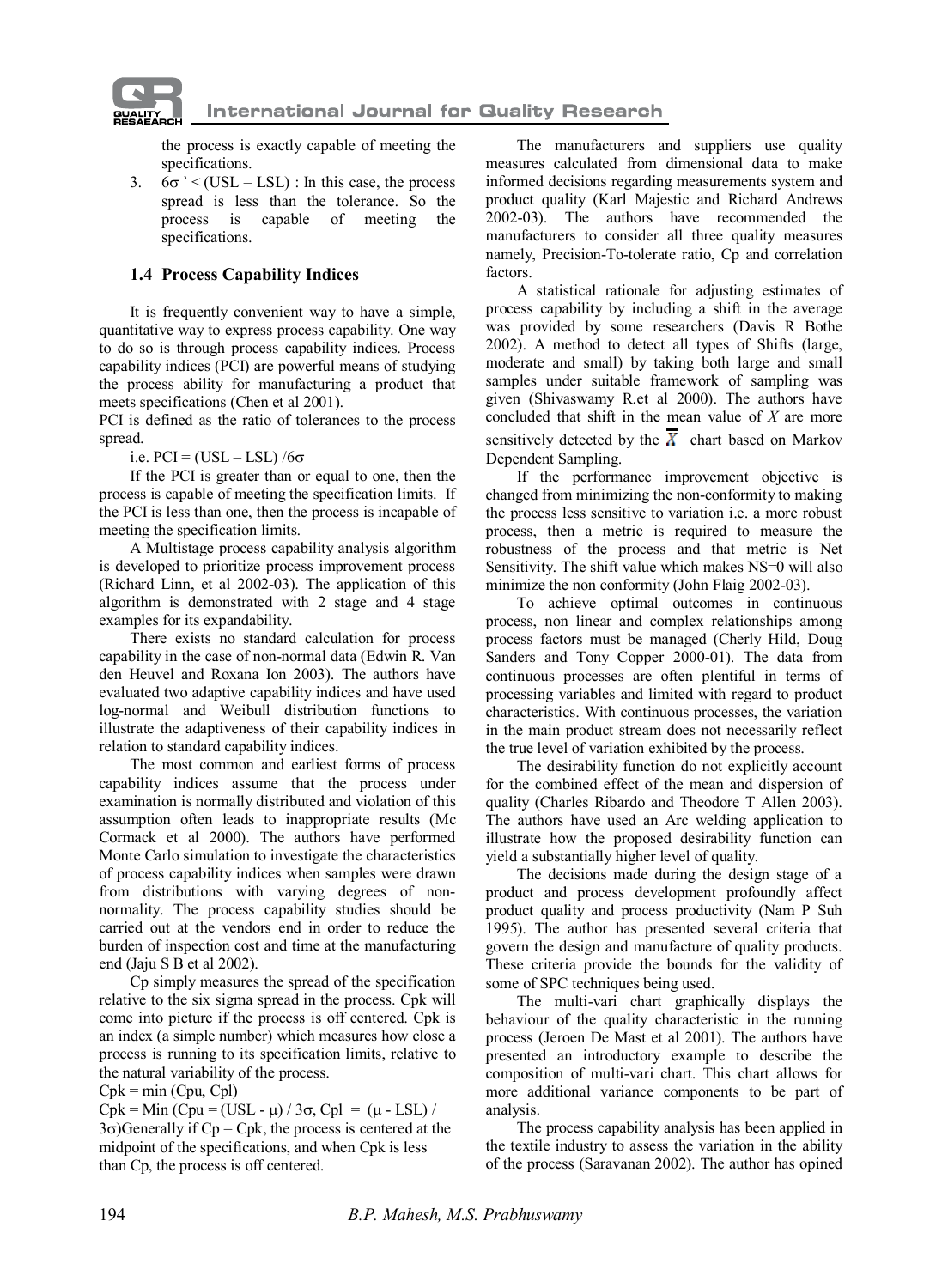

that while conducting a process capability study, one should ensure stable process identifiable samples, notes on process factors and conditions avoid making changes in the process during study and allotting an experienced person to conduct the study.

The cause and effect analysis is one of the simplest and cheapest measurement tools for improving the production system quality efficiency which gives tangible benefits in the shortest possible time for any organization (Gopala Raju et al 2005). The authors have carried out a case study in paper machine department of a paper mill. Using the cause and effect diagrams, they identified problems and possible recommendations because of which productivity was increased by 13%.

In a company producing 3000 units of compressors per month, almost 8-10% defective compressors were identified (Santosh Garbayl et al 2006). The authors have conducted root cause failure analysis and corrective action was taken which reduced the defectives by 3-4%.

#### **2. OBJECTIVE OF THE STUDY**

 At the outset, it was observed that the Quality of the soaps were not up to the mark as per the company manual. Then the detailed study of flow process and steps involved in manufacturing the soaps was carried out and it resulted in the identification of the following defects.

- 1. Poor surface finish
- 2. Color variation
- 3. Grits: appearance of black dots on soap<br>4. Specks: cluster of brown / white spots of
- Specks: cluster of brown / white spots on soap
- 5. Blisters: band like appearance on soap

These defects indicated that there might be some assignable causes in the manufacturing process. These causes are responsible for the poor Quality of soap. So, the objective of the study has been set to improve the Quality by reducing the variability in the process through Online Quality Control Techniques.

# **3. ROAD MAP TO ACHIEVE THE OBJECTIVE**

The road map to achieve the objective of the study is listed below.

- To set up control charts for monitoring and diagnosing the process.
- To trace out the root causes for each and every defect identified, i.e. to determine the assignable causes.
- To suggest remedies for the root causes.
- To implement the solution and measure the improvement of Quality.

# **4. TOOLS AND TECHNIQUES USED IN THE STUDY**

A detailed analysis was done for each production line. Data was collected at various stages of the manufacturing process, keeping in mind the principles of rational sub grouping and the following tools and techniques were used.

- Variable control chart  $(\overline{X} R \text{ charts})$
- Attribute control chart ( u chart)
- Pareto chart
- Cause and effect diagram

# **5. PROCEDURE FOR XAND U CHART**

# **5.1** Procedure for  $\overline{\mathbf{X}}$  and r chart

The steps followed for constructing  $\overline{X}$  and R - chart in the study are given below.

**Step 1 - Determine the data to be collected:** The data was collected for weight of the soaps for 20 subgroups of size 5. (Table 2)

**Step 2 - Calculate the range for each subgroup:** The range is calculated by taking the difference between the Largest Value and the Smallest Value in each Subgroup and tabulated. (Table 2)

**Step 3 - Calculate the average of the subgroup ranges:** The average of all subgroups becomes the centerline for the lower plotting area.

Where,  $R_i$  = the individual range of each subgroup

 $\overline{R}$  = the average of the ranges for all subgroups

*K*= the number of subgroups

**Step 4 - Calculate the control limit for the ranges:** The control limits are calculated using the formula.

$$
UCL_{\overline{R}} = D_4 \overline{R} \qquad LCL_{\overline{R}} = D_3 \overline{R}
$$

Then range chart (R chart) is plotted for line 6 (Figure 1). Since two points were falling out of the control limits, the revised Range was calculated excluding those points which are falling outside the control limits. As all points fall within control limits, it was proceeded to the next step 5.

**Step 5 - Calculate the average for each subgroup:** The average (mean) for each subgroup is calculated using the following formula and tabulated. (Table 2)

$$
\overline{X} = \frac{X_1 + X_2 + X_3 + \dots + X_n}{n}
$$

Where,  $\overline{X}$  = the average of the measurements within each subgroup.

 $X_i$  = the individual measurements within a subgroup.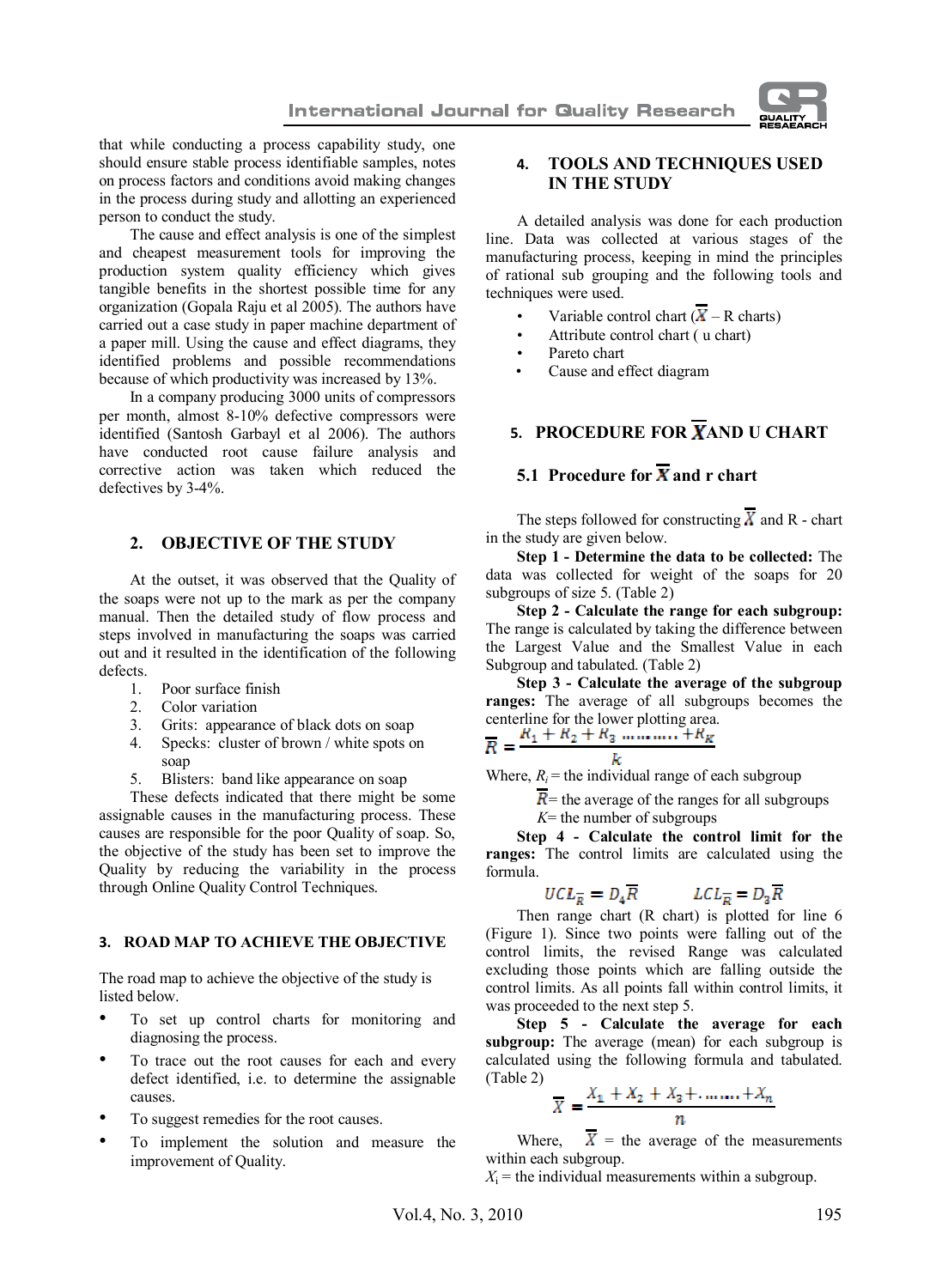

 $n =$  the number of measurements within a subgroup.

**Step 6- Calculate the** *grand mean* **of the subgroup's average:** The *grand mean* of the subgroup's average  $(X)$  was calculated and it becomes the centerline for the  $\chi$  chart.

$$
\overline{\overline{X}} = \frac{\overline{X}_1 + \overline{X}_2 + \overline{X}_3 + \dots + \overline{X}_K}{k}
$$

Where,  $\overline{X}$  = the grand mean of all the individual subgroup averages

 $X$  = the average for each subgroup

k= the number of subgroups

**Step 7 - Calculate the Upper Control Limit (UCL) and Lower Control Limit (LCL) for the averages of the subgroups:** The control limits for chart are found out using the formula,

$$
UCL_{\overline{X}} = \overline{\overline{X}} + A_2 \overline{R} \qquad \qquad LCL_{\overline{X}} = \overline{\overline{X}} - A_2 \overline{R}
$$

**Step 8 – Draw the**  $\overline{X}$ **chart:** Since all the points are falling within the control limits for line 6, the  $\overline{X}$ Chart is plotted (Figure 2). If any point is falling outside the prescribed control limits, then the revised control limits have to be calculated excluding those points falling outside and then draw the  $\overline{X}$  chart. Similarly,  $\overline{X}$  and R chart were drawn for the lines 7, 8 and 9 of the production unit.

#### **5.2 Procedure for u chart**

The procedure followed to construct the u-chart for

**SL NO CHARACTERISTICS LINE 6 LINE 7 LINE 8 LINE 9** 1 Weight in gms.  $\sqrt{}$   $\sqrt{}$   $\sqrt{}$   $\sqrt{}$ 2 Color √√ √√ √√ √√ 3 Perfume  $\vee$   $\vee$   $\vee$   $\vee$   $\vee$   $\vee$ 4 Poor surface finish √√ √√ √√ √√ 5 Specks ∴ √ √ √√ ∣ √√ ∣ √√ 6 Blisters √√ √ √√ √√ 7 Grits √√ √√ √ √ 8 Stamping ∴ | √ | √ | √ | √√

*Table 1 Sample Data Collection Sheet*

line 6 is illustrated below.

- 1. 20 samples of varying sample sizes were collected for line 6 and tabulated. (Table 3)
- 2. The numbers of defects in each of the samples were noted. (Table 3)
- 3. The defects per unit (u) are calculated (Table 3) for each of the samples using the formula,  $u = c/n$

Where,  $c =$  total number of nonconformities. n = total number of items inspected.

- 4. Average number of non-conformities per unit is calculated.
- 5. The trial control limits for each subgroup is calculated using the following formula and tabulated. (Table 3)<br> $UCL = \overline{u} + \sqrt[3]{(u/n_i)}$
- $LCL = \overline{u} \sqrt[3]{(u/n_i)}$ 6. u chart for line 6 is plotted (Figure 3), and it can be seen that all the points fall within the

**Similar procedure was followed and u chart was drawn for the lines 7, 8 and 9 of the production unit.**

# **6. DATA COLLECTION AND CALULATIONS**

control limits.

A data collection sheet has been designed to collect data for various characteristics for all the four lines and a sample sheet is shown in the Table 1.

**√√ = Defect present needs immediate rectification before further production √ =** OK

# **6.1 Variable Control Chart**

The associated calculations were done and the R and  $\overline{X}$ charts are drawn for line 6. (Figure 1 & 2)

The data is collected for  $\overline{X}$  and R chart (Table 2).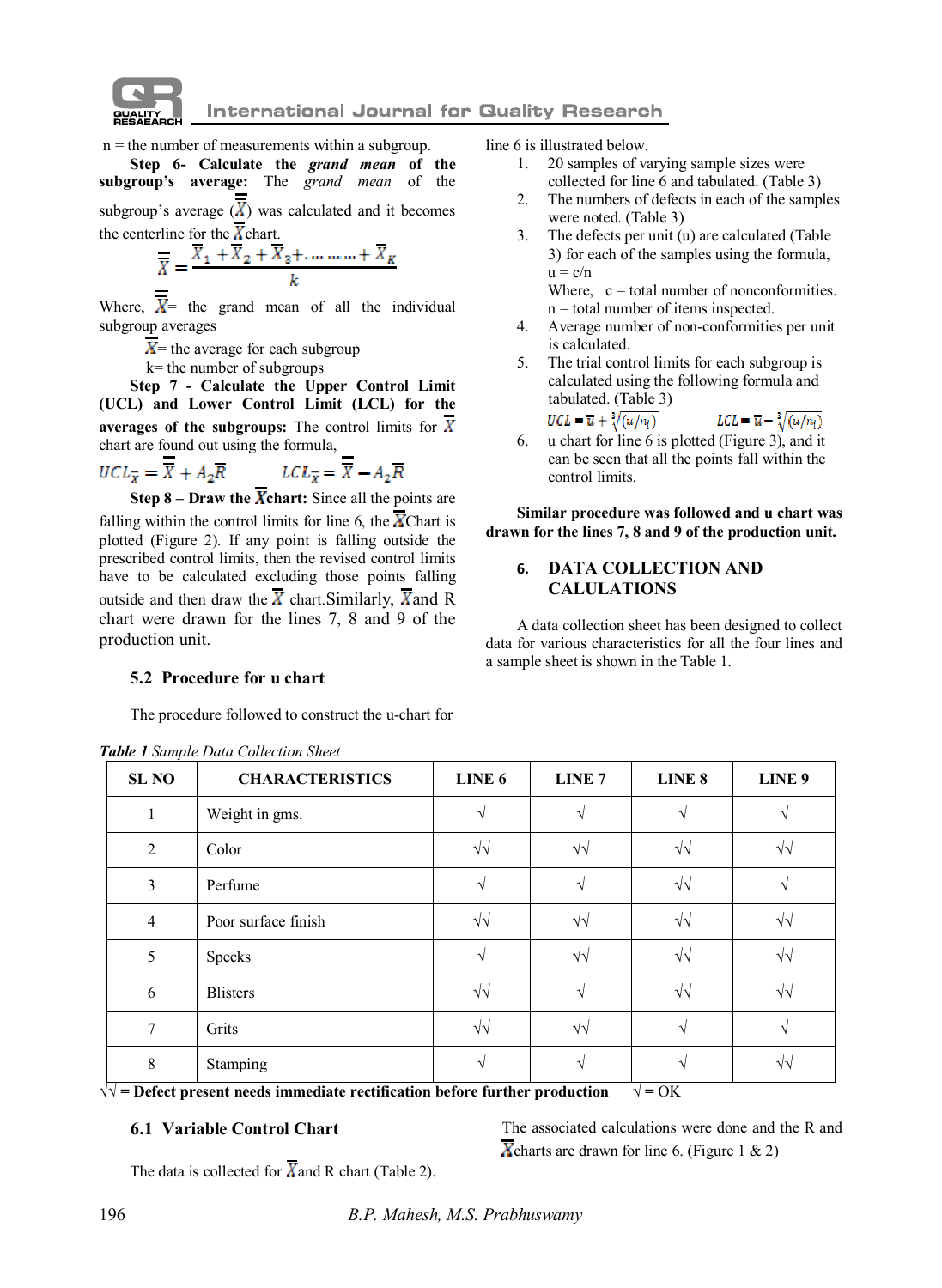

**International Journal for Quality Research** 

| SUB-           |                    |              |      |      |      |                |                |
|----------------|--------------------|--------------|------|------|------|----------------|----------------|
| <b>GROUP</b>   | <b>OBSERVATION</b> |              |      |      |      |                |                |
| <b>NUMBER</b>  | $\mathbf{1}$       | $\mathbf{2}$ | 3    | 4    | 5    | $\overline{X}$ | $\bf R$        |
| 1              | 75.3               | 75.2         | 75   | 75.8 | 76   | 75.46          | $\mathbf{1}$   |
| $\overline{c}$ | 75.2               | 75.8         | 75.5 | 75.3 | 75   | 75.36          | $0.8\,$        |
| $\mathfrak{Z}$ | 74.8               | 75.2         | 75.4 | 76   | 75   | 75.28          | 1.2            |
| $\overline{4}$ | 76                 | 76           | 75   | 74   | 75   | 75.2           | $\overline{c}$ |
| 5              | 75                 | 76           | 75   | 74   | 76   | 75.2           | $\overline{2}$ |
| 6              | 75.2               | 75.2         | 75   | 75.3 | 75.3 | 75.2           | 0.3            |
| $\tau$         | 75.2               | 75.4         | 75.2 | 75.3 | 76   | 75.42          | $0.8\,$        |
| $\,8\,$        | 75.3               | 75.2         | 76   | 75   | 75   | 75.3           | $\,1$          |
| 9              | 75.2               | 75           | 75.4 | 75.2 | 75   | 75.16          | 0.4            |
| 10             | 74.8               | 76           | 75.2 | 75.2 | 75.3 | 75.3           | 1.2            |
| 11             | 75                 | 75.8         | 75.2 | 75.3 | 75.4 | 75.22          | 0.4            |
| 12             | 75.3               | 75.2         | 75.4 | 75.2 | 74   | 75.02          | 1.4            |
| 13             | 75.3               | 75.5         | 75.2 | 75   | 75.5 | 75.3           | 0.5            |
| 14             | 76                 | 75           | 75.2 | 75   | 75.6 | 75.3           | $\,1$          |
| 15             | 75.1               | 75           | 75.2 | 75.3 | 75.2 | 75.16          | 0.3            |
| 16             | 75.1               | 75           | 75.4 | 75.2 | 75.3 | 75.2           | 0.3            |
| 17             | 75.2               | 75.1         | 75   | 75.3 | 75.6 | 75.24          | 0.6            |
| 18             | 75.2               | 75.2         | 75.4 | 75.1 | 75   | 75.18          | 0.4            |
| 19             | 75.1               | 75.6         | 76   | 75   | 75.2 | 75.38          | $\mathbf{1}$   |
| $20\,$         | 75                 | 76           | 74.6 | 75.1 | 75.3 | 75.2           | 1.4            |

*Table 2 Data for*  $\overline{X}$  and R chart line 6

# v **CALCULATIONS FOR LINE 6**

For subgroup size n=5  $D_4 = 2.115$ ,  $D_3 = 0$ ,  $A_2 = 0.577$ ,  $d_2 = 2.326$  (From SQC tables)

· **R CHART**

 $R = \sum R / N$ 

Where  $N = Total$  number of subgroups

$$
R = 18/20 = 0.9
$$

 $CL_{\rm R} = \overline{R} = 0.9$ 

 $UCL_R = D_4 * \overline{R} = 2.115 * 0.9 = 1.9035$  $LCL_R = D_3 * \overline{R} = 0 * 0.9 = 0$ 

From the data, it seen that 2 subgroup i.e. sub group

number 4 & 5 are crossing upper control limit which indicate the presence of assignable cause. So homogenization is necessary.

Revised  $\overline{R}$ 1 = 18-2-2 = 0.778 20-2

Revised control limits:

 $UCL_{R1} = D_4 * \overline{R}_1 = 2.115 * 0.778 = 1.645$ 

LCL<sub>R1</sub> =  $D_4 * \overline{R_1} = 2.115 * 0 = 0$ 

Hence now from the data it is seen that all points fall within control limits.

 $\cdot$  **FOR**  $\overline{X}$  **CHART** 

 $\overline{\overline{X}}$  =  $\sum \overline{X}$  / N = 1505.08 / 20 = 75.254 CONTROL LIMITS:

$$
CLX = \overline{X} = 75.254
$$
  
UCL<sub>X</sub> =  $\overline{X}$  + A2 \*  $\overline{R}$ <sub>1</sub> = 75.254 + 0.577 \* 0.778 = 75.703.

LCLx =  $\overline{X}$  - A2 \*  $\overline{R}$ <sub>1</sub> = 75.254 - 0.577 \* 0.778 = 74.805. Since all data are falling with in control limit, the process is under control.

# · **PROCESS CAPABILITY**

**CALCULATION**<br>7.25 **LSL** = 75  $USL = 77.25$  $\sigma^1$  = R<sub>1</sub> / d<sub>2</sub> = 0.778 / 2.326 = 0.3345  $6\sigma^1 = 6 * 0.3345 = 2.007$  $6\sigma^1$  (2.007) < USL - LSL Hence the process is capable of meeting the specification limits. Process capability ratio =  $C_P$  = USL – LSL = 77.25  $-75 = 1.12107$  $6\sigma^1$  6 \* 0.3345  $C_{pk} = Min (Cpu, Cpl)$  $=$  Min (Cpu = (USL -  $\mu$ ) / 3 $\sigma$ , Cpl = ( $\mu$  - LSL) /  $3\sigma$ ) = Min (1.98, 0.25) = 0.25. The percentage of soaps not meeting the specification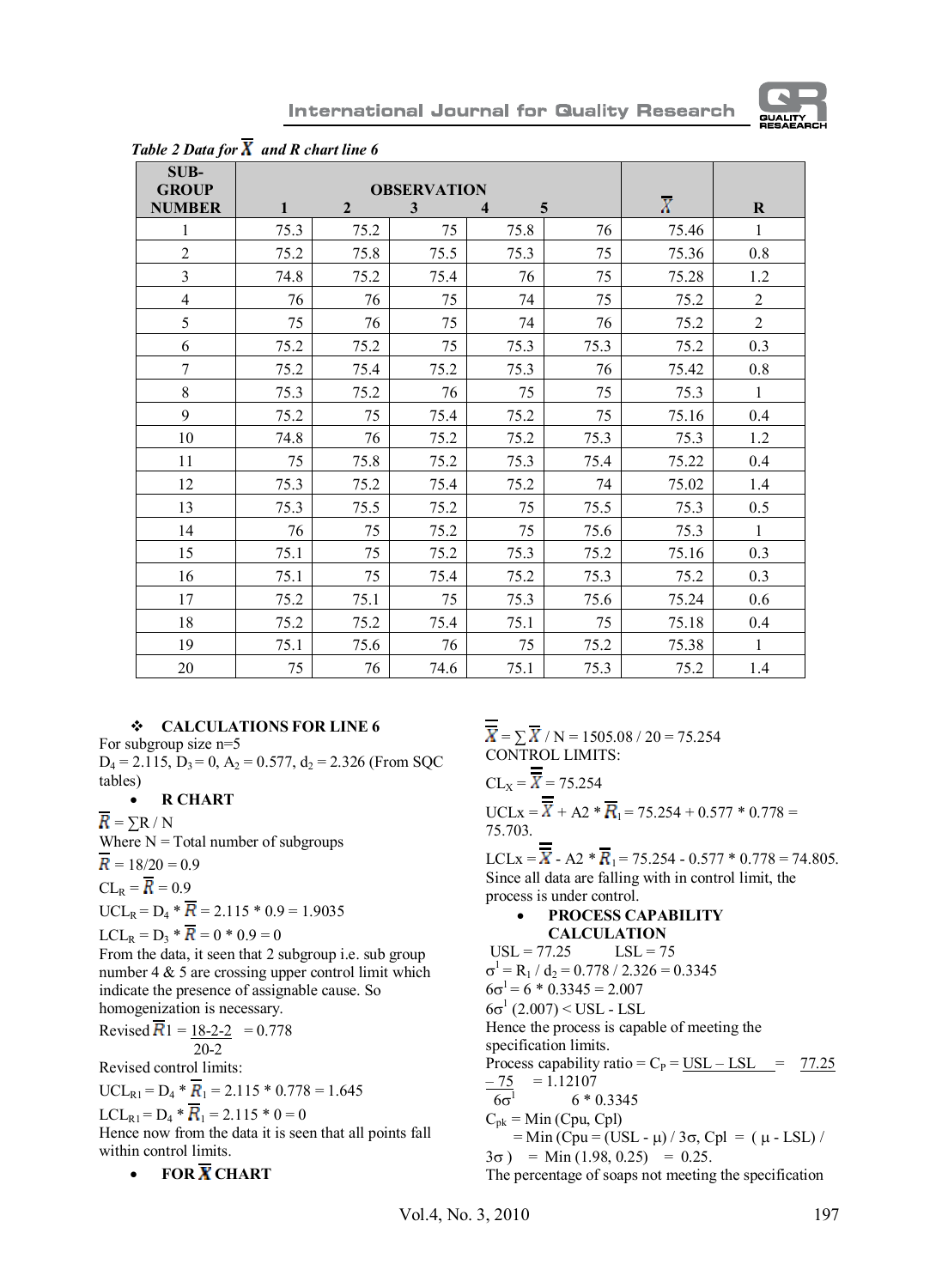

**International Journal for Quality Research** 

limits

 $p = P (x < 75) + P (x > 77.25)$ .  $= P( 75 - 75.254/ 0.3345) + P( 77.25 - 75.254/ 0.3345)$  $(0.3345) = 0.2236 + 0 = 0.2236$  i.e 22.36%. The percentage of the specification band that the

process uses up

 $\vec{P}$  = ( 1/ Cp ) \* 100 = (1/ 1.12107) \* 100 = 89.207% The process is using about 90% of the specification band.



# **6.2 Attribute Control Chart**

associated calculations were done and the u chart is drawn for line 6. (Figure 3)

The data is collected for u chart (Table 3). The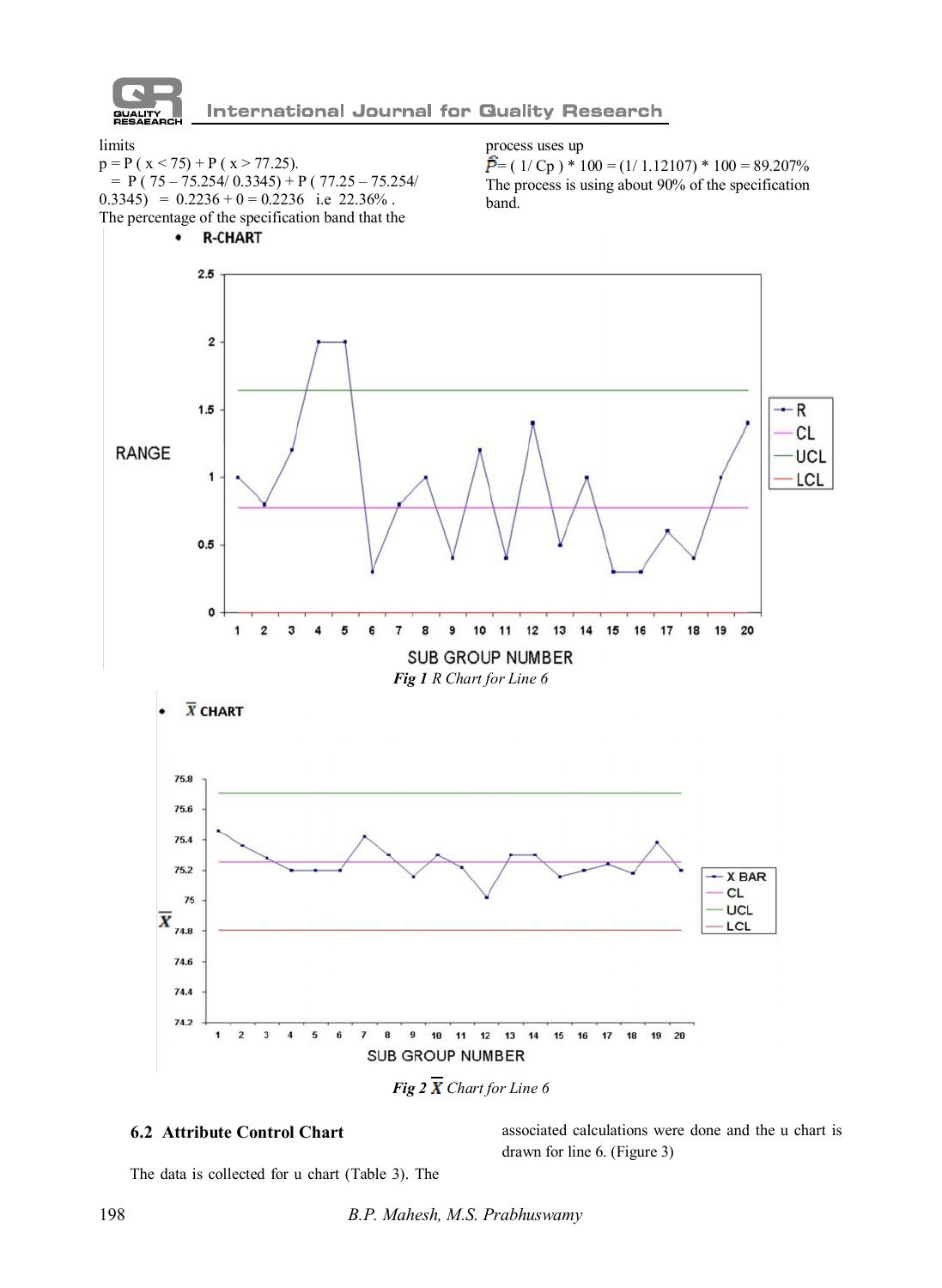

|                  |                  | <b>NUMBER</b>    |                |            |            |
|------------------|------------------|------------------|----------------|------------|------------|
| <b>SUB-GROUP</b> | <b>NUMBER OF</b> | OF               |                |            |            |
| <b>NUMBER</b>    | INSPECTED 'n'    | <b>DEFECTS c</b> | $u = c/n$      | <b>UCL</b> | <b>LCL</b> |
| $\mathbf{1}$     | 8                | 16               | $\overline{2}$ | 3.445      | 0.475      |
| $\overline{c}$   | 10               | 10               | $\mathbf{1}$   | 3.288      | 0.631      |
| 3                | $\overline{7}$   | 21               | 3              | 3.547      | 0.372      |
| $\overline{4}$   | 10               | 12               | 1.2            | 3.288      | 0.631      |
| 5                | 12               | 15               | 1.25           | 3.172      | 0.747      |
| 6                | 11               | 22               | $\overline{2}$ | 3.226      | 0.694      |
| $\overline{7}$   | 12               | 36               | 3              | 3.172      | 0.747      |
| 8                | 10               | 15               | 1.5            | 3.288      | 0.631      |
| 9                | 10               | 20               | $\overline{2}$ | 3.288      | 0.631      |
| 10               | 9                | 17               | 1.9            | 3.362      | 0.561      |
| 11               | $\overline{7}$   | 15               | 2.14           | 3.547      | 0.372      |
| 12               | 8                | 19               | 2.375          | 3.445      | 0.475      |
| 13               | 10               | 20               | $\overline{2}$ | 3.288      | 0.631      |
| 14               | 10               | 19               | 1.9            | 3.288      | 0.631      |
| 15               | 12               | 25               | 2.08           | 3.172      | 0.747      |
| 16               | 9                | 15               | 1.67           | 3.362      | 0.561      |
| 17               | 10               | 20               | $\overline{2}$ | 3.288      | 0.631      |
| 18               | 11               | 25               | 2.27           | 3.226      | 0.694      |
| 19               | 12               | 26               | 2.16           | 3.172      | 0.747      |
| 20               | 12               | 24               | $\overline{2}$ | 3.172      | 0.747      |

International Journal for Quality Research

 *Table3 Data for u Chart for line 6*

#### · **CALCULATION**

 $\overline{a}$  $u = \sum c / \sum n$  = (392 / 200) = 1.96 Specimen calculation for sample number 2

UCL = 
$$
\overline{u}
$$
 + 3\* $\sqrt{(u/n_i)}$  = 1.96 + 3\* $\sqrt{(1.96/10)}$  = 3.288

 $\sim$   $\sim$   $\sim$   $\sim$ LCL = u -  $3*\sqrt{(u/n_i)} = 1.96 - 3*\sqrt{(1.96/10)} = 0.631$ From the data, it is observed that all the points are falling with in control limit. So, the process is under control.

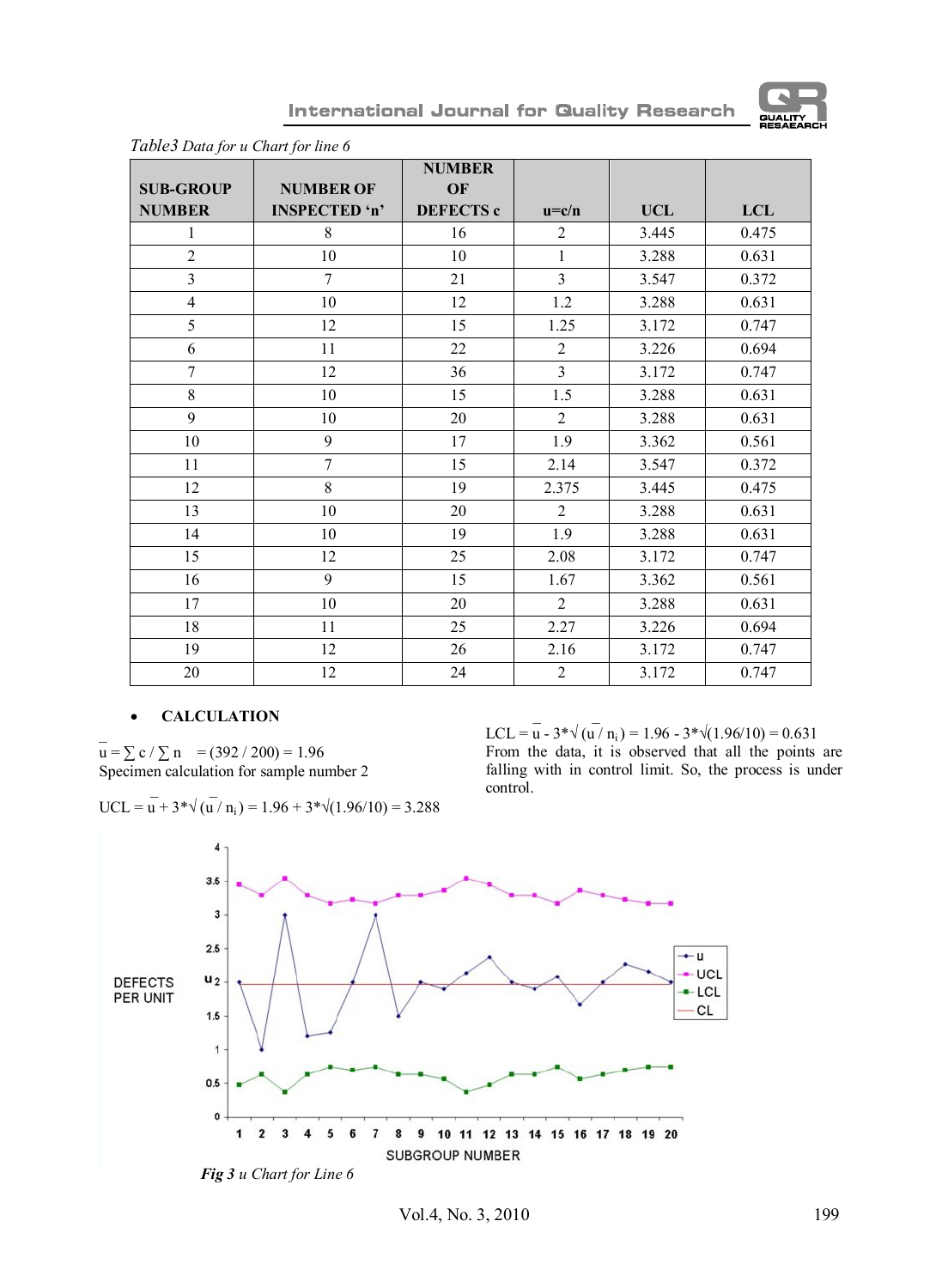

**International Journal for Quality Research** 

## **6.3 Prioritizing The Problems**

In order to prioritize the problems, data is analyzed (Table 4) and pareto chart is drawn. (Figure 4)

| <b>SL</b><br>N <sub>O</sub> | <b>DEFECT</b>  | <b>FREQUENCY</b> | <b>CUMULATIVE</b><br><b>FREQUENCY</b> | $\frac{0}{0}$<br><b>FREQUENCY</b> | % CUMULATIVE<br><b>FREQUENCY</b> |
|-----------------------------|----------------|------------------|---------------------------------------|-----------------------------------|----------------------------------|
|                             | Finishing      | 196              | 196                                   | 50                                | 50                               |
|                             | Color          | 98               | 294                                   | 25                                |                                  |
|                             | Brown/black    |                  |                                       |                                   |                                  |
|                             | <b>Specks</b>  | 39               | 333                                   | 10                                |                                  |
|                             | Grits          | 30               | 363                                   | 7.7                               | 92.7                             |
|                             | <b>Blister</b> | 29               | 392                                   |                                   | 100                              |

 *Table 4 Data for pareto chart for line 6*

## **6.4 Finding the Root Causes for the Problems**

diagrams were drawn for all defects. As an example, the cause and effect diagram for poor surface finish is shown in figure 5.

To find out the root causes, cause and effect



*Fig 5 Cause and effect diagram for poor surface finish*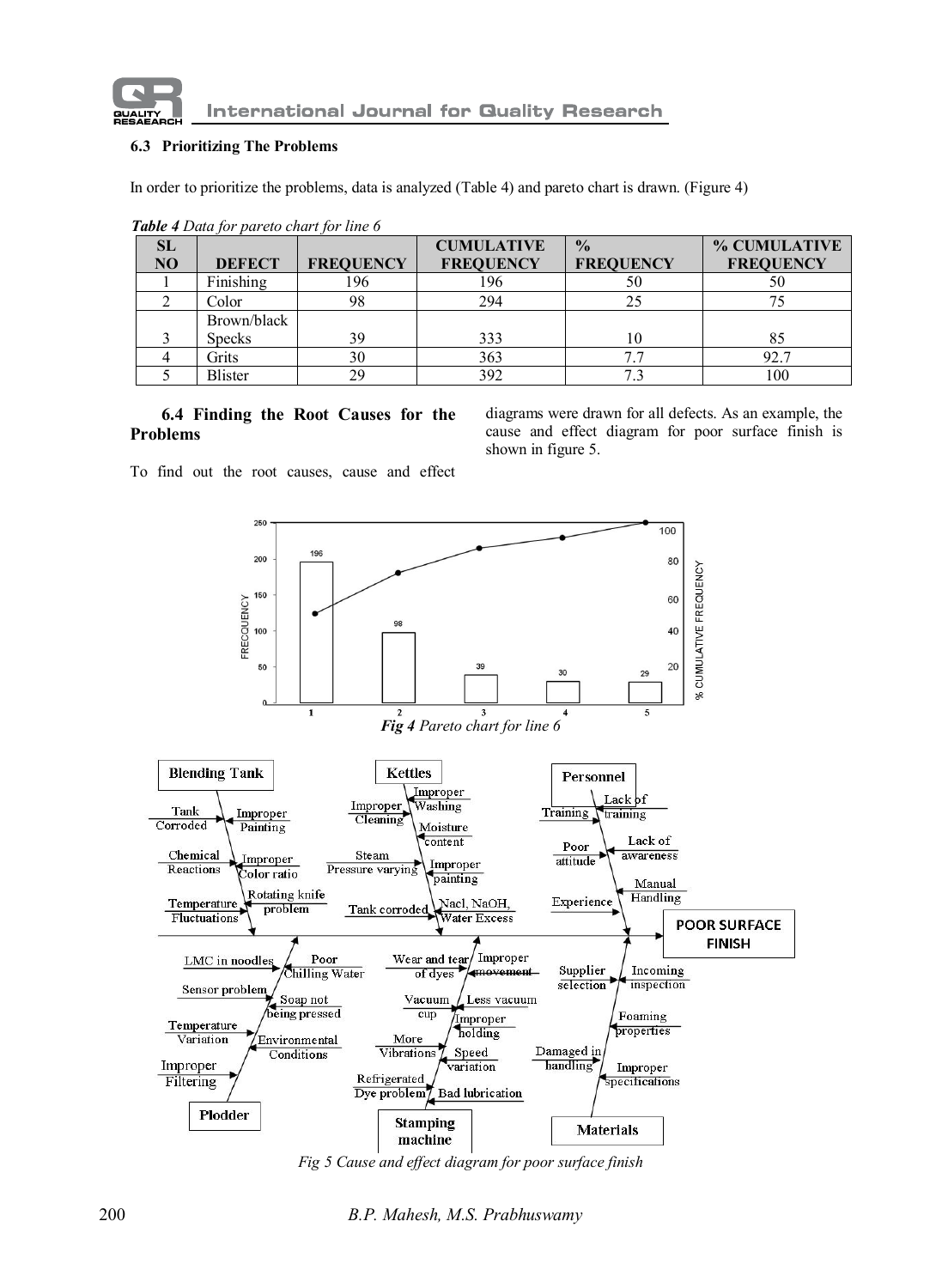

## **7. RESULTS AND ANALYSIS**

The process capability analysis for all the four lines is shown below.

#### **For line 6,**

Mean = 75.254 – estimated from the process.<br>  $\sigma^1$  = 0.3345, Cp = 1.1207, Cpk = 0.25.

 $\sigma^1$  $Cp = 1.1207$ ,

Since  $Cpk < Cp$ , the process is off-centered and is towards the Lower specification limit.

We find that around 22.36% of the soaps produced fall outside the specification limits.

 $P = (1/Cp) * 100 = 90\%$  of the specification band is used by the process.

#### **For line 7,**

Mean  $= 75.18$  – estimated from the process.

 $\sigma^1$  $Cp = 1.0273$ ,  $Cpk = 0.164$ .

Since  $Cpk < Cp$ , the process is off–centered and is towards the lower specification limit.

We find that  $31.21\%$  of the soaps produced fall outside the specification limits.

 $P = (1/Cp) * 100 = 97.34\%$  of the specification band is used by the process.

#### **For line 8,**

Mean  $= 75.263$  – estimated from the process.

 $\sigma^1$  $Cp = 1.1274$ ,  $Cpk = 0.263$ .

Since  $Cpk < Cp$ , the process is off-centered and is towards the lower specification limit.

We find that 21.48% of the soaps produced fall outside the specification limits.

 $P = (1/Cp) * 100 = 88.69%$  of the specification band is used by the process.

**For line 9,**

Mean  $= 75.28$  – estimated from the process.

 $\sigma^1$  $Cp = 1.1574$ ,  $Cpk = 0.288$ .

Since  $Cpk < Cp$ , the process is off-centered and is towards the lower specification limit.

We find that 19.49% of the soaps produced fall outside the specification limits.

 $P = (1/Cp) * 100 = 86.4%$  of the specification band is used by the process.

After aggregating all the data obtained, it can be found that the system is operating under  $1.5 - 1.6$  sigma level. Around 23-28 % of the soaps produced are falling outside the specification limits and  $85 - 90$  % of the specification band is being used. And also since Cpk < Cp for all the four lines, the process is off-centered and is towards the lower specification limit. No point is falling outside the upper specification limit. It clearly indicates that the variability in the process is very high.

 Now, to reduce the number of soaps falling outside the specification band, there are two types of strategies available. The first one is to reduce the variability in the system. The second one is to shift the target (process mean) towards the center. But, the first strategy of reducing the variability is preferred because the weight of the soap bar is to be kept just around 75g. Shifting the target (process mean) will lead to increase in weight of the soap, which is not profitable for the organization. Finally, remedies were given to reduce the number of defects being produced, so that the system can attain the state of statistical control.

# **8. REMEDIES FOR DEFECTS**

After a thorough analysis of the actual root causes for the defects, the following remedies were suggested.

- 1. The frequency of painting the Blending tank and Kettles should be increased to twice a year from the present level of once a year to prevent corrosion.
- 2. For a better saponification process, excess time (more than 2 hours) should not be given for the mixtures (raw materials in blending tank) to settle down.
- 3. Temperature should be controlled around 50 60 degree Celsius in blending tank to get good *neat soap*.
- 4. Steam pressure should be kept constant in the kettles for the manufacture of *base soap*.
- 5. *Spent lye (waste)* formed at the bottom of kettles should be removed completely so that they do not react with the next batch of raw materials.
- 6. Circulation of cooling water should be done at regular intervals (once in three hours) of time in the plodder to maintain the required moisture content in soaps.
- 7. Thermostat should be installed permanently to monitor the required temperature continuously in the plodder. Even sensors can be used for checking the temperature.
- 8. A better mechanism can be used to create vacuum in duplex plodder-which facilitates pressing action of soap.
- 9. In amalgamator, pumps should be used for dosing viscous liquids like silicate, perfumes, etc at required rates.
- 10. Amalgamator blades should rotate with varying speed for better homogenization, texture and color of the soap.
- 11. Regular coating of stainless steel inside the amalgamator is required (at least once a year).
- 12. Milling rollers should be kept cool during operation to remove the heat generated during the milling process. They should be fabricated in mild steel with special alloy chilled rolls for better grinding.
- 13. All the three milling rollers should rotate at varying speed to get fine ribbons of soaps.
- 14. There should be provision to adjust the gap between rollers to give required thickness to the soap film.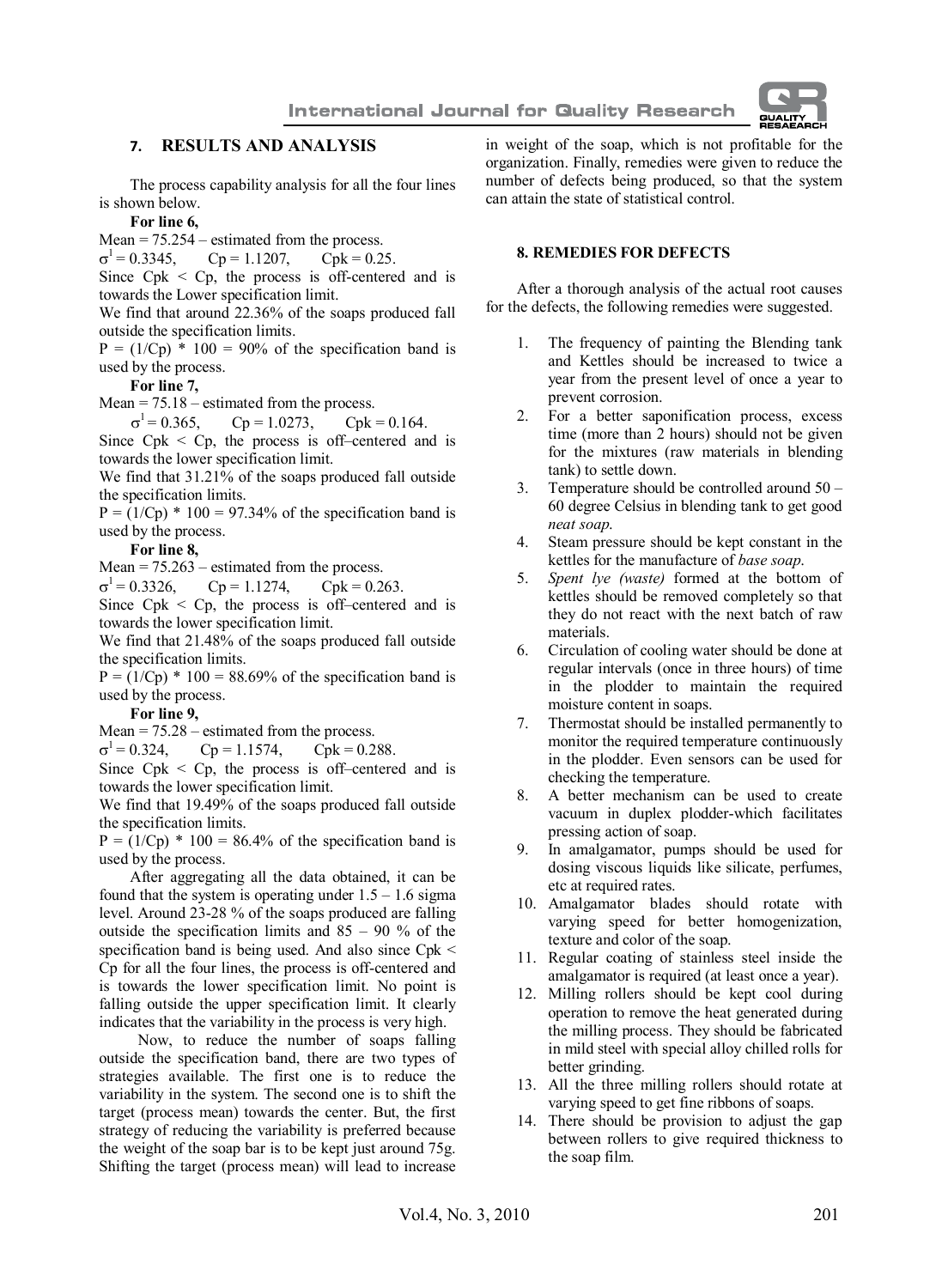

- 15. Refrigerated dies should be cleaned regularly (every month) and there should be proper cooling water circulation for better finish of the soap in the stamping machine.
- 16. Workers should be properly trained and motivated.
- 17. Preventive maintenance system can be followed in the place of present Breakdown maintenance system.
- 9. **CONCLUSIONS**

In a span of one year, many easily executable remedies(remedy number's 1,2,3,4,5,6,7,10,13,15,16,17 as shown in section 5.13) were implemented. Then the entire study was repeated again for the same production lines 6, 7, 8 & 9 and the following improvements in Cp and Cpk values were obtained.

Post implementation study revealed that defects rate drastically came down thus reducing the process variability.

| <b>LINE</b>   | Cp            |              | <b>PERCENTAGE</b>  | Cpk           |              |                             |
|---------------|---------------|--------------|--------------------|---------------|--------------|-----------------------------|
|               | <b>BEFORE</b> | <b>AFTER</b> | <b>IMPROVEMENT</b> | <b>BEFORE</b> | <b>AFTER</b> | 몱<br>E                      |
| <b>NUMBER</b> |               |              | <b>IN Cp VALUE</b> |               |              | ₹<br>囩                      |
|               |               |              |                    |               |              | ENT                         |
|               |               |              |                    |               |              | ž                           |
|               |               |              |                    |               |              | IMPR<br>PER<br>$\mathsf{K}$ |
|               |               |              |                    |               |              |                             |
| 6             | 1.1207        | 1.1546       | 3.02               | 0.250         | 0.261        | 4.4                         |
| ⇁             | 1.0273        | 1.0712       | 4.27               | 0.164         | 0.170        | 3.6                         |
| 8             | 1.1274        | 1.1803       | 4.69               | 0.263         | 0.272        | 3.4                         |
| $\mathbf Q$   | 1.1574        | 1.1785       | 1.82               | 0.288         | 0.295        | 2.4                         |

*Table 5 Improvements after solution implementation*

#### **REFERENCES:**

- [1] Douglas C. Montgomery, (2003), Introduction to Statistical Quality Control, Fourth edition, John Wiley Publications, New York.
- [2] English, J.R and Taylor G.D., (1993), "Process capability analysis: a robustness study", International Journal of Production Research, Vol. 31, pp.1621-1635.
- [3] Feigenbaum A.V, (1994), "Quality education and America's competitiveness", Quality progress, 27, 9, P83-84.
- [4] Juran J.M, (1991), "Strategies for world class quality", Quality progress 24, 2, P81-85.
- [5] Chen, K.S. Huang, M.L. and Li, R.K (2001), "Process capability analysis for an entire product", International Journal of Production Research, Vol. 39, No. 17, pp. 4077-4087.
- [6] Richard Linn, Emily Au, Fugee Tsung, (2002-2003), "Process Capability Improvement for Multi Stage Processes", Quality Engineering, Vol 15, No. 2, pp 281-292.
- [7] Edwin R. Van den Heuvel, and Roxana A Ion, (2003), "Capability Indices and the proportion of nonconforming items", Quality Engineering, Vol 15, No 3, pp 427-439.
- [8] Mc Cormack, Iar R Harris, Arnon M Hurwitz, Patrick D Spagon, (2000), "Capability Indices for nonnormal data", Quality Engineering, Vol 12, No 4, pp 489-495.
- [9] Jaju S B, Lakhe. R R & Gupta.B.M, (April 2002) "Process Capability Study of Bought Out Components for Tractor Manufacturing Industry", Industrial Engineering Journal, Vol 31, No 4, pp 13- 18.
- [10] Karl Majestic and Richard Andrews, (2002-2003), "Evaluating Measurement System and Manufacturing Process using Three Quality Measures", Quality Engineering, Vol 15, No. 2 , pp 243 - 251.
- [11] Davis R Bothe, (2002), "Statistical reason for the 1.5 σ Shift", Quality Engineering, Vol 14, No 3, pp 479-487.
- [12] Shivaswamy R, Santhakumaran A, C. Subramanian, (2000), "Control chart for Markov Dependent Sample Size", Quality Engineering., Vol. 12, No 4, pp 593-601.